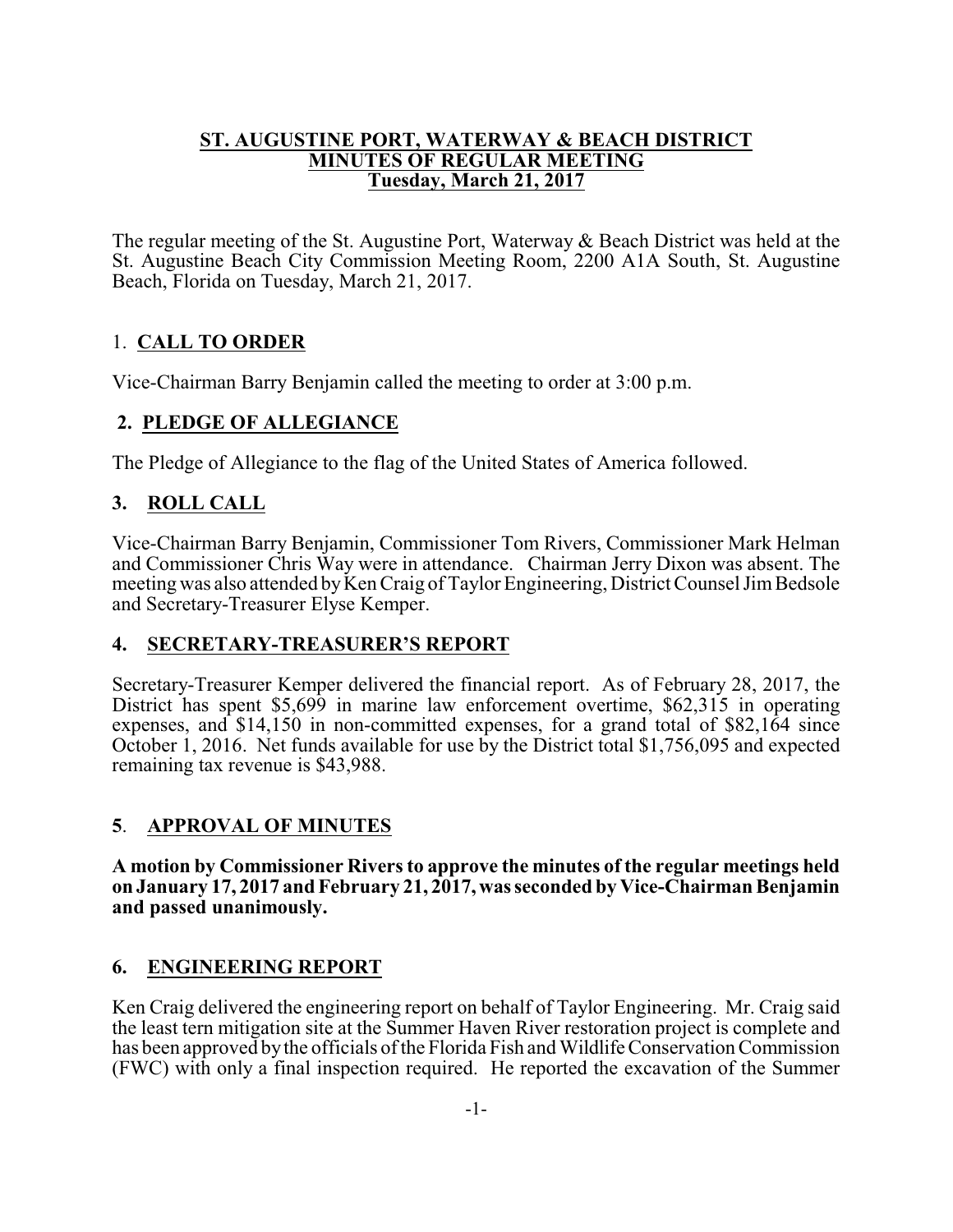Haven River is proceeding on schedule and may be completed by the end of May, 2017. Also, dredge sand from the Intracoastal Waterway is being placed south of the District's area on the beach adjacent to Old A1A by the contractor for FIND and will be completed by April 15, 2017.

### 7. **OLD BUSINESS : NONE**

#### **8. NEW BUSINESS:**

#### **A. Lift Funding Request City Marina - Tabled**

#### **B. Vilano Beach Sand Placement - Carl Blow.**

St. Johns CountyFIND Commissioner Carl Blow delivered a report on the progress of efforts to shift sand placement from the joint FIND/USACE project in the Intracoastal Waterway to areas of need created by Hurricane Matthew. At Summer Haven, FIND has provided \$119,000 to shift sand placement northward along Old A1A. Work there began March 13, 2017 and will be completed by April 15, 2017. He said the only unusual incident so far has been correspondence received from the University of Florida regarding the contractor's alleged parking of equipment on land owned by UF. He said the contractor has been instructed to correct any actual problem.

FIND is also providing \$300,000 to shift the placement of sand from the Intracoastal project at St. Augustine Inlet to beaches north of the inlet. The sand was originally to be placed on Anastasia State Park beaches but, through a change order, will be moved to an area along Highway A1A North critically eroded by Hurricane Matthew. He added USACE has received enough emergency funding to move an additional 170,000 cubic yards of sand from the federal channel at St. Augustine Inlet. The project will place a total of 240,000 cubic yards of sand in the area between 3252 A1A North and 4300 A1A North and will add 50 feet of width to the beach in this approximately one mile-long area.

He said surveys of the current beach began March 13, 2017 and pipe laying will begin on the beach on March 27, 2017. Sand pumping will start around April 17, 2017, and will complete in early May. He said St. Johns County has obtained the temporary work area easements necessary to route pipes along the beach from the inlet north to the placement area, a total of 154 easements in two weeks. He said the county has done a great job and that USACE and FDEP have acted with impressive speed to make this possible.

Permanent easements for public access to the beach will be required to obtain permanent beach renourishment funding according to information provided by Mr. Craig.

Carl Blow also provided the board a copy of the Federal Register from March 15, 2017 announcing the City of St. Augustine has asked the U.S. Coast Guard to alter the opening schedule for the Bridge of Lions to help alleviate traffic problems caused by mid-afternoon openings.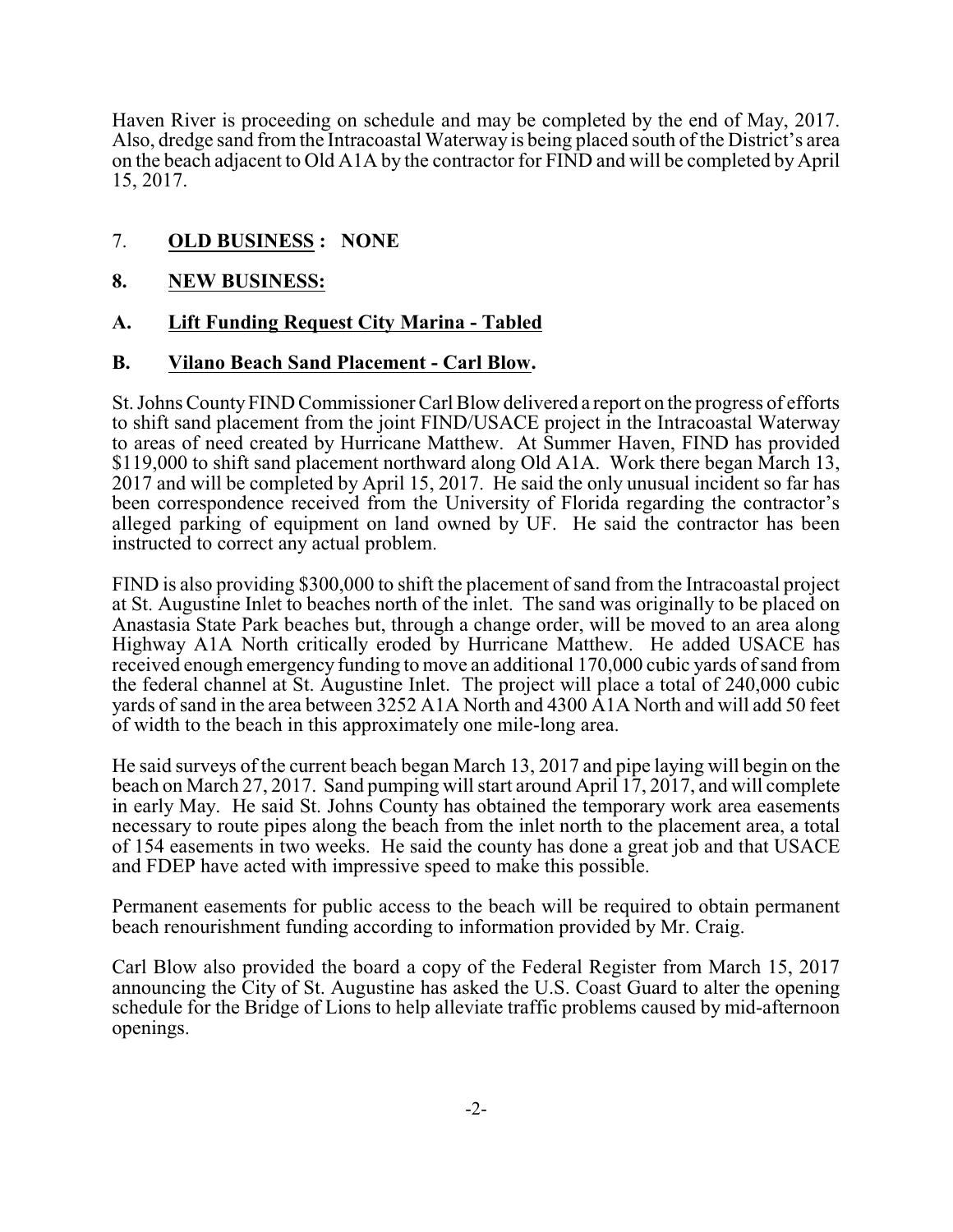## **9. GOVERNMENT REPRESENTATIVE COMMENTS:**

Officer Josh Underwood, St. Johns County Sheriff's Office Marine Unit, reported the unit spent 120 man-hours on the water last month performing inspections, issuing warnings and citations, and assisting boaters in distress. He said his unit had also located a new derelict vessel in the San Sebastian River and that they are leading a public outreach program to provide all boating children with life jackets.

Jim Piggott, City of St. Augustine, said the city has provided boat slips to SJSO and FWC as a public service. He reported the city's position on the issue of state-wide rules for waterways is unique because the city has ownership of the bay bottom within city limits and wants to continue to have control within this area. In the pilot program conducted by FWC, the rules adopted by most of the other cities did not work as well as St. Augustine's. He said it is unfair that boaters have to adjust to different rules in each city, but that unifying these rules will be difficult.

Lt. Steve Zukowski, FWC, thanked SJSO for its assistance with derelict vessels and boating accidents. He said a full-time dedicated marine unit is a huge help to FWC and they appreciate it. In response to a question by Commissioner Helman, Lt. Zukowski said an officer was sent to look for the sunken boat near the Butler Beach Ramp but could not locate the vessel. The Blessing of the Fleet will take place on Palm Sunday, April 9, 2017, at the City Marina. He said FWC, SJSO and the City Police will have boats there to assist.

## **10. PUBLIC COMMENT**

FIND Commissioner Carl Blow commented that the inner harbor between the Vilano Bridge and the Bridge of Lions has filled up with sand and should be studied for potential use as a future source of beach renourishment sand. He said the litigation over the north beaches has made the USACE shy away from continuing to use the ebb shoal as a source for beach sand. USACE is now studying offshore sources which, if utilized, would be very expensive. He said the bay is mainly a recreational area and that its value for that is being lost by the infilling of sand. He said studies should be done to determine the amount and quality of sand in the bay and that, if good enough, it should in the future be the primary source of beach renourishment sand.

Ken Craig said surveying the bay between the Bridge of Lions and the Usina Bridge received some attention during the recent visit of marine engineering cadets from the U.S. Naval Academy who collected some of the kinds of data which will be necessary to determine if the bay could be a useful borrow site. Commissioners expressed an interest in having Taylor Engineering provide further information to the board on this topic.

# **11. COMMENTS BY COMMISSIONERS:**

Chris Way said he was impressed by the speed with which the Vilano Beach sand project had been organized and thanked FIND Commissioner Blow for leading the effort.